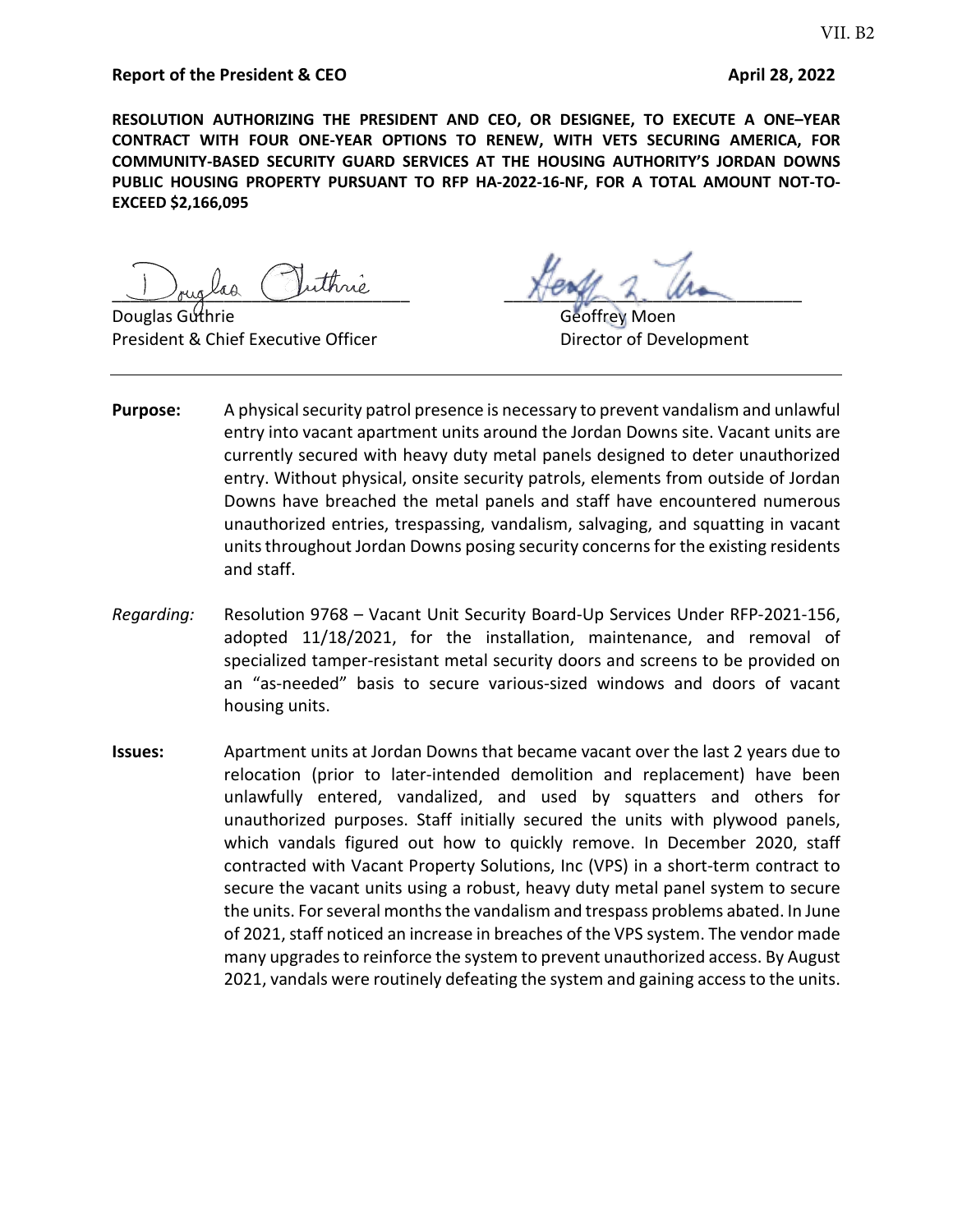Although the VPS system was regularly breached, it is still the most effective board-up system to deter and slow unauthorized access. In November 2022, staff brought a long-term procurement before the Board under RFP HA-2021-156, authorizing two (2) maximum five-year contracts with VPS and Door and Window Guard Systems, Inc (DAWGS). Jordan Downs currently has 125 units with VPS systems installed awaiting demolition for redevelopment or repairs for re-leasing. In January 2022, staff contracted with Veterans Securing America on an interim short-term basis to provide onsite security guard services while this longer-term RFP procurement was processed. This short-term security patrol contract includes licensed unarmed security guards partnered with local community ambassadors to bolster the VPS system.

#### *Procurement*

HACLA currently has an interim contract with Vets Securing America for community-based security guard services that was procured under the small purchase threshold of \$250,000, and which was intended to provide the necessary services for a short period, pending completion of this Request for Proposals HA-2022-16-NF ("RFP").

On January 27, 2022, HACLA issued the RFP, seeking a long-term contract with a security guard company to secure and monitor the Jordan Downs Public Housing Property ("Property") using a community-based ambassador approach. The security guard services model being implemented is the pairing of licensed, uniformed, trained and experienced security guards with qualified "Community Ambassadors." Community Ambassadors are persons with significant familiarity and strong specific working knowledge of the Watts/Jordan Downs community and related community dynamics, who are appropriately trained in mediation and conflict de-escalation techniques. This model is sought to promote community engagement and assist security guards with physical security and property protection services for the Property. This model of providing security services has been highly encouraged by the LAPD and has proven effective since early implementation this year.

The RFP was advertised on the Regional Alliance Marketplace for Procurement ("RAMP") website on January 27, 2022. Additionally, the RFP was advertised in the Watts Times and Sentinel newspapers for additional outreach seeking qualified Community Ambassadors.

A total of six (6) proposals were received by the February 25, 2022 submission deadline. Each was scored by a three-member panel ("Panel"). Based on the Panel's initial review followed by Best and Final Offers, a consensus was reached that Vets Securing America is the best value and should be recommended for a contract award.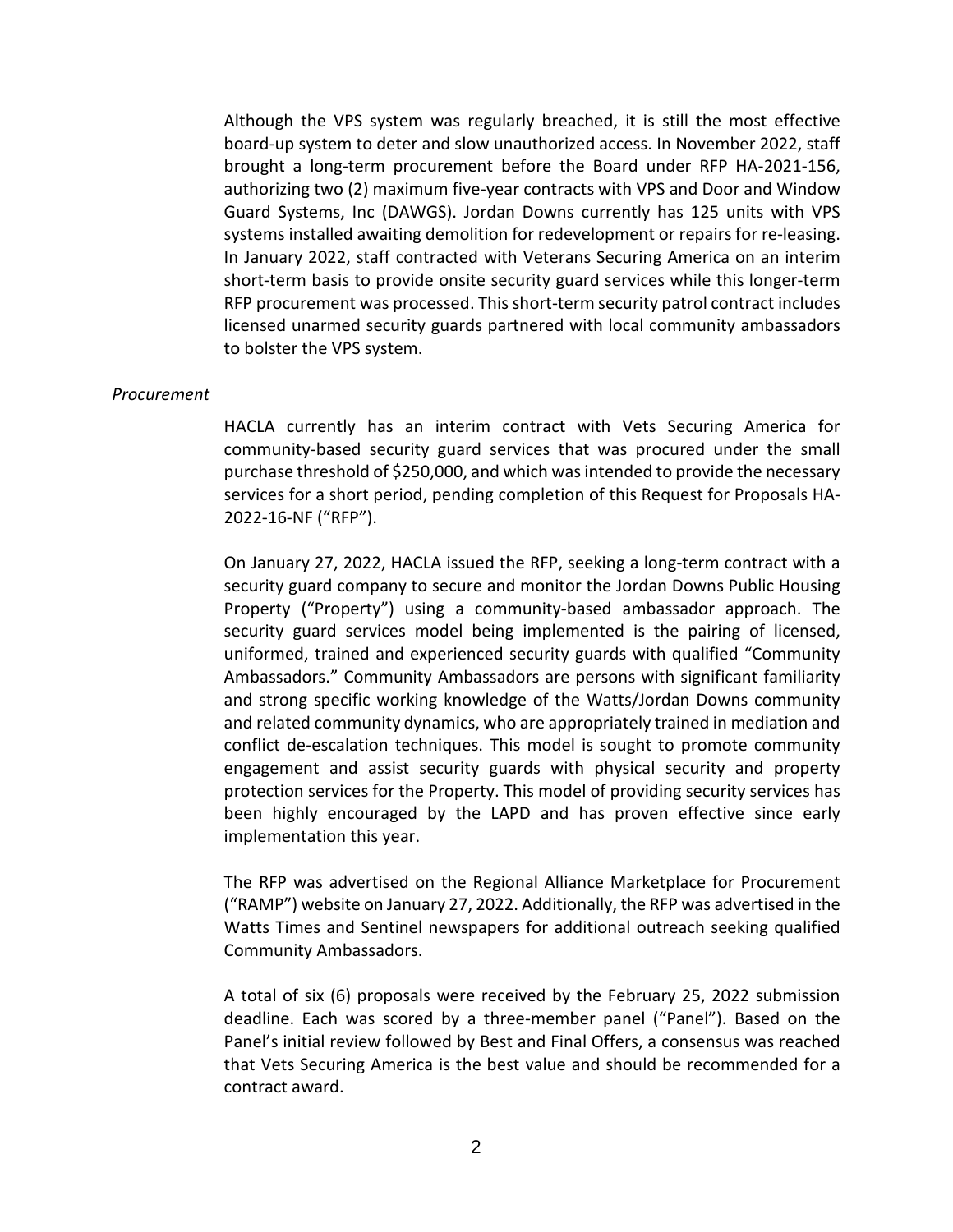Additional information regarding the proposals and their evaluations is included in the attached Summary of Procurement and Outreach.

#### **Vision Plan: PEOPLE Public Safety #15; Action #3 – Improve Security Monitoring**

Board approval will increase the safety for Jordan Downs residents through the security of vacant units and deterrence of vandals and squatters who cause property damage and unsafe conditions. The effectiveness of this action will be measured by the decrease in unauthorized entries, property damage causing unsafe conditions for existing residents, and resident complaints due to vandalism and squatter activities.

**Funding:** The Chief Administrative Officer confirms the following:

*Source of Funds:* Revenues generated from the non-public housing portfolio is the primary funding source for these costs.

*Budget and Program Impact:* The FY2022 Operating Budget includes \$500,000 for security services which will cover costs incurred for the interim security services contract and a portion of the costs related to this contract. Funding for additional FY2022 costs of approximately \$650,000 will be included in the mid-year budget modification. Funding for subsequent years will be included in each annual operating budget. This multi-year award is expected to diminish with the demolition of and removal of progressive phases of existing public housing units. Annual estimated costs are as follows:

*FY2022 – \$886,512 FY2023 – \$503,733 FY2024 – \$513,808 FY2025 – \$262,042*

**Environmental Review:** Not applicable to this action

#### **Section 3:**

The current contract is being procured using non-federal funds and therefore not subject to HUD Section 3 requirements under 24 CFR Part 75. Notwithstanding, HACLA imposed Section 3 requirements pursuant to its Section 3 Policy and Compliance Plan as this is consistent with the RFP's "Community Ambassador" requirements. Vets Securing America and its subcontractor Community Ambassadors, LLC are committed to maximizing employment and training opportunities for Section 3 residents (a.k.a. Section 3 Workers and Targeted Section 3 Workers). They currently have a contract with the Authority, where they have hired 4 (four) security guards and are in the process of hiring up to 11 guards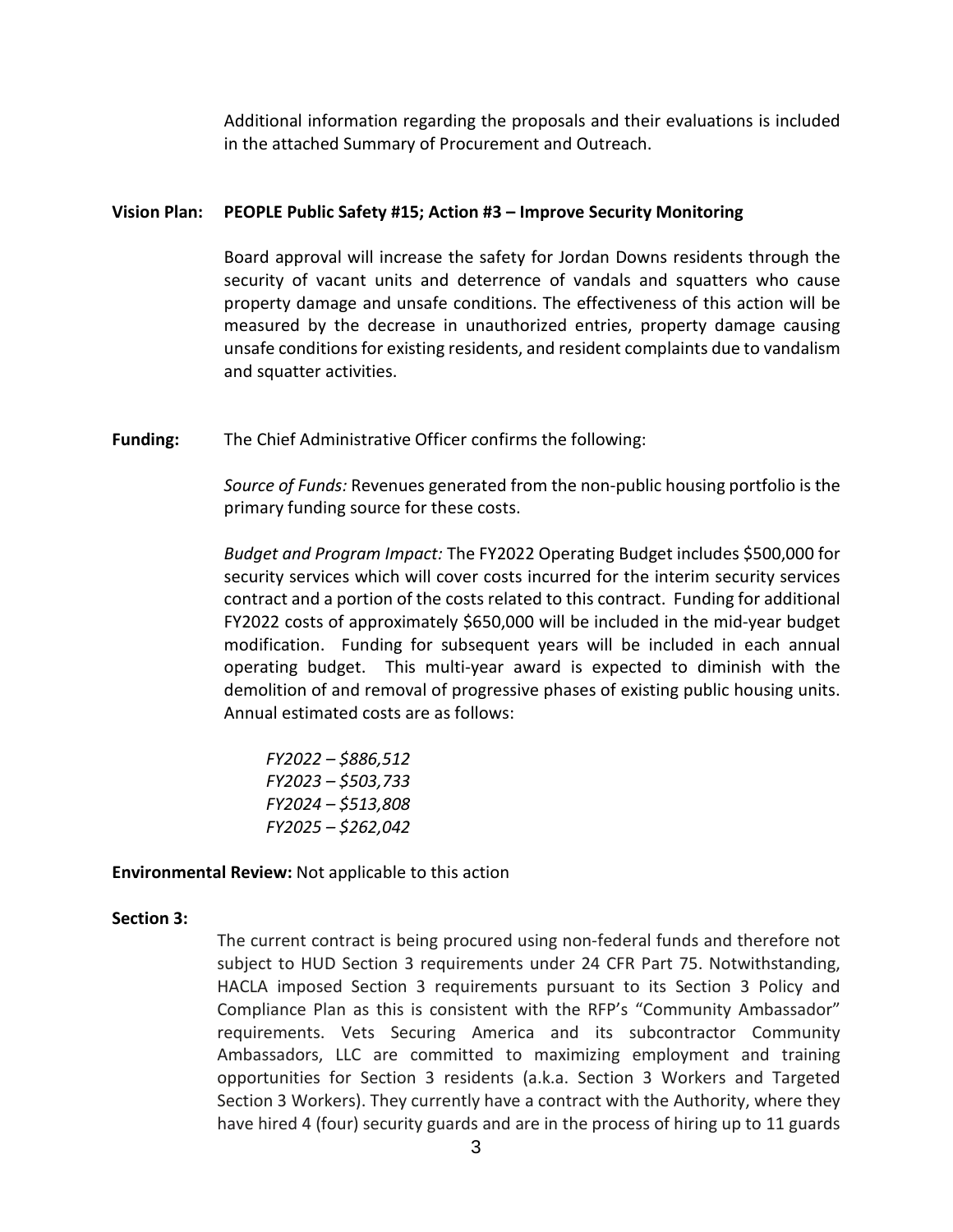and Community Ambassadors. They anticipate 100% of these hires may meet Section 3 requirements, well exceeding the Section 3 minimums. Those new hires will be transferred to work under this contract, and if needed, the vendor will hire and train additional staff.

#### **Attachments:**

- **1.** Resolution
- **2.** Summary of Procurement and Outreach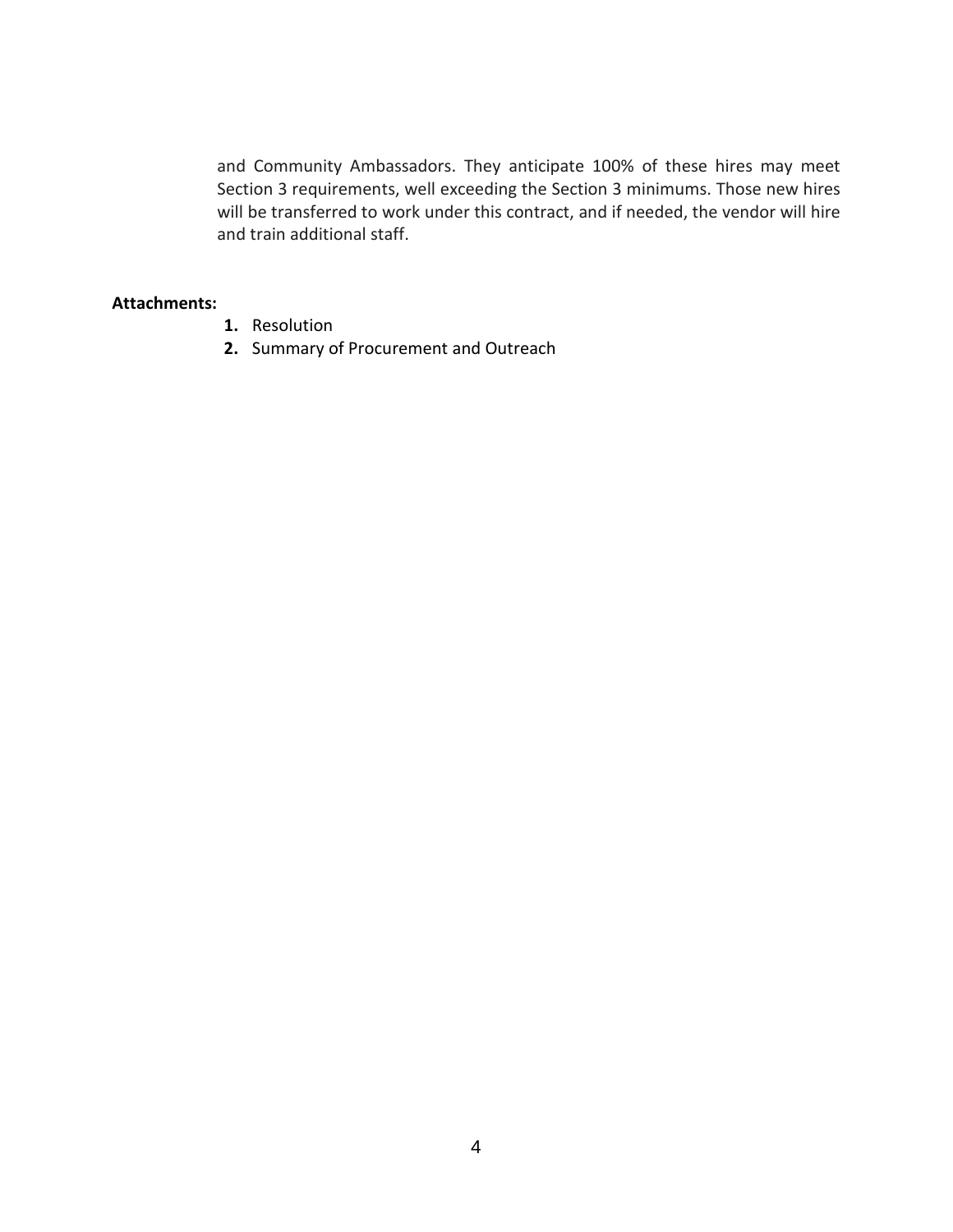## ATTACHMENT 1

# RESOLUTION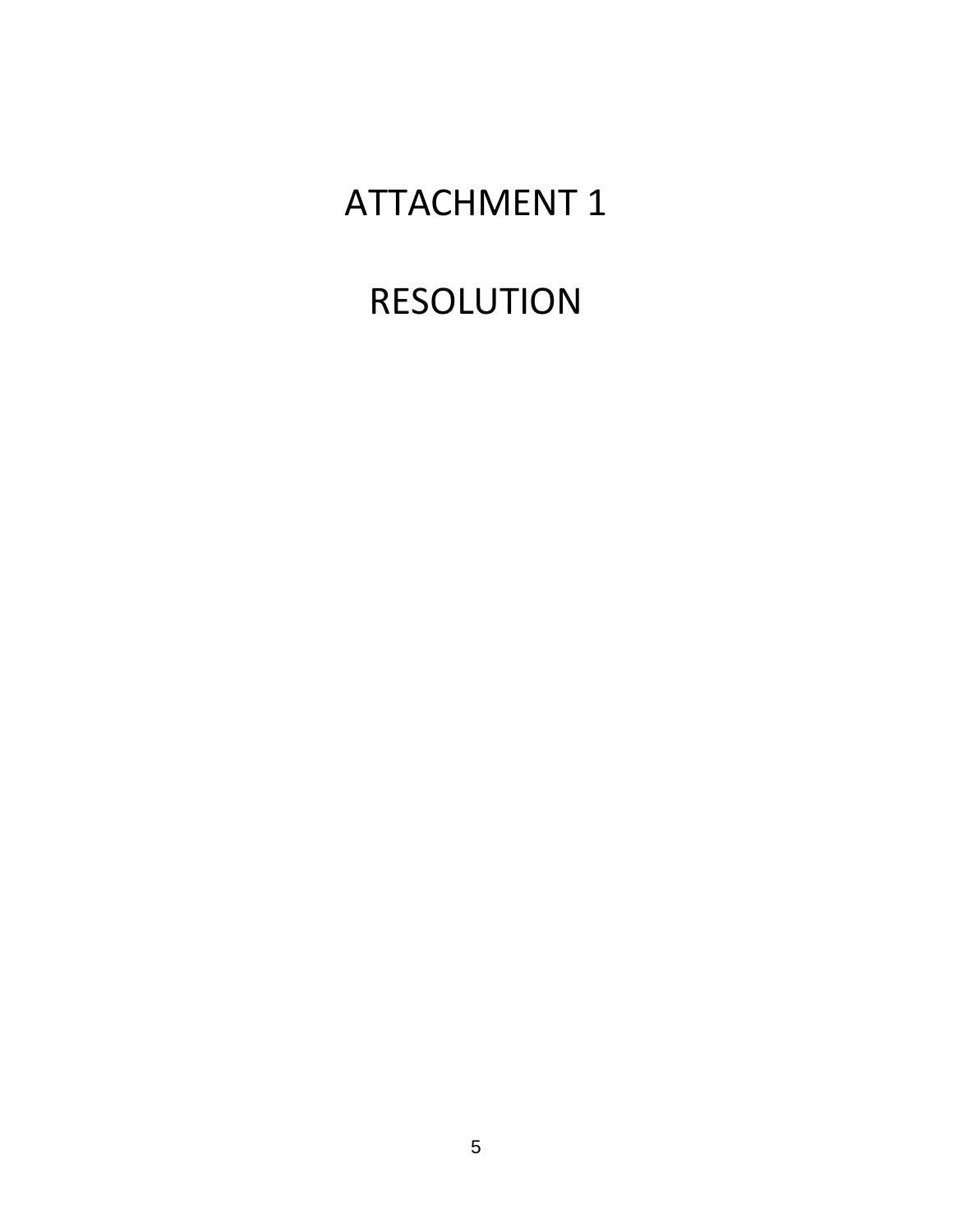#### **RESOLUTION NO.\_\_\_\_\_\_\_\_\_\_\_\_\_\_**

**RESOLUTION AUTHORIZING THE PRESIDENT AND CEO, OR DESIGNEE, TO EXECUTE A ONE–YEAR CONTRACT WITH FOUR ONE-YEAR OPTIONS TO RENEW, WITH VETS SECURING AMERICA, FOR COMMUNITY-BASED SECURITY GUARD SERVICES AT THE HOUSING AUTHORITY'S JORDAN DOWNS PUBLIC HOUSING PROPERTY PURSUANT TO RFP HA-2022-16-NF, FOR A TOTAL AMOUNT NOT-TO-EXCEED \$2,166,095**

**WHEREAS**, apartment units at the Jordan Downs Public Housing Property ("Property") that have become vacant due to relocation have been consistently unlawfully entered, vandalized, and used by squatters and others for unauthorized purposes causing security concerns for the existing residents;

**WHEREAS**, staff contracted to secure the vacant units using a robust, heavy duty metal panel system (VPS), however the effectiveness of this system is limited, and break-ins continue to occur;

**WHEREAS**, a physical security patrol including licensed unarmed security guards partnered with local community ambassador's presence is desired to help prevent further vandalism and unlawful entry into vacant apartment units around the Property to complement the VPS security system in order to deter unauthorized entry and vandalism;

**WHEREAS**, on January 27, 2022, Request for Proposal HA-2022-16-NF (the "RFP") was issued seeking a long-term contract with a security guard company to secure and monitor the Property using a community-based ambassador approach; and

**WHEREAS**, six (6) proposals were received by the RFP submission deadline of February 25, 2022, and following a review of those proposals as detailed in the Report of the President and CEO of the same date, the evaluation panel is recommending Vets Securing America for an initial one-year contract award with four one-year options to extend, for a total combined contracting amount not-to-exceed \$2,166,095.

**NOW, THEREFORE, BE IT RESOLVED** that the Board of Commissioners hereby authorizes the President and CEO, or designee, to award and execute a contract with Vets Securing America pursuant to RFP HA-2022-16-NF, for an initial one year term with four one-year options to extend, for a total combined contracting amount not-to-exceed \$2,166,095.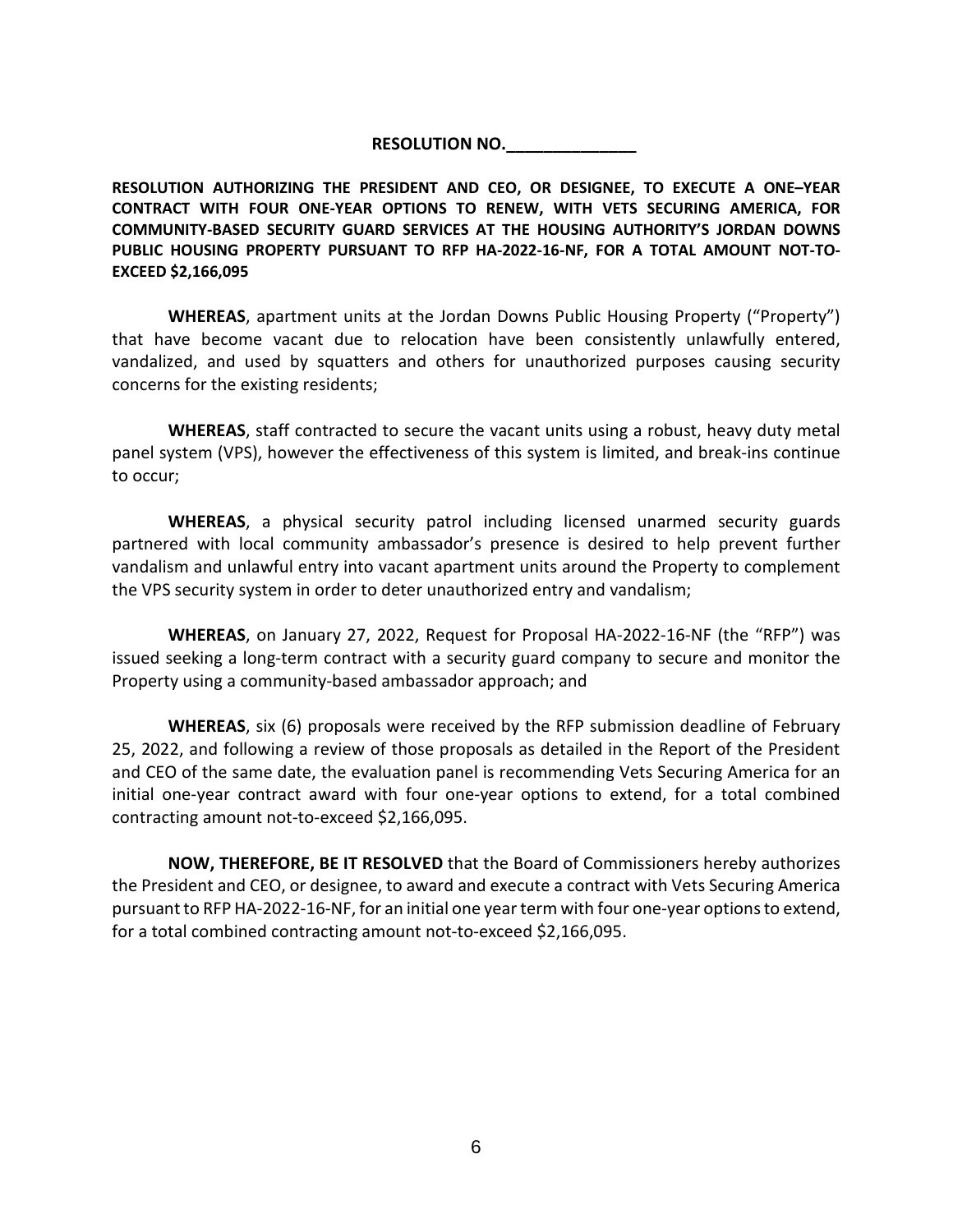**BE IT FURTHER RESOLVED** that this Resolution shall take effect immediately.

APPROVED AS TO FORM HOUSING AUTHORITY OF THE CITY OF LOS ANGELES

By: \_\_\_\_\_\_\_\_\_\_\_\_\_\_\_\_\_\_\_\_\_\_\_\_\_\_ By: \_\_\_\_\_\_\_\_\_\_\_\_\_\_\_\_\_\_\_\_\_\_\_\_\_\_\_ James Johnson, General Counsel

DATE ADOPTED: \_\_\_\_\_\_\_\_\_\_\_\_\_\_\_\_\_\_\_\_\_\_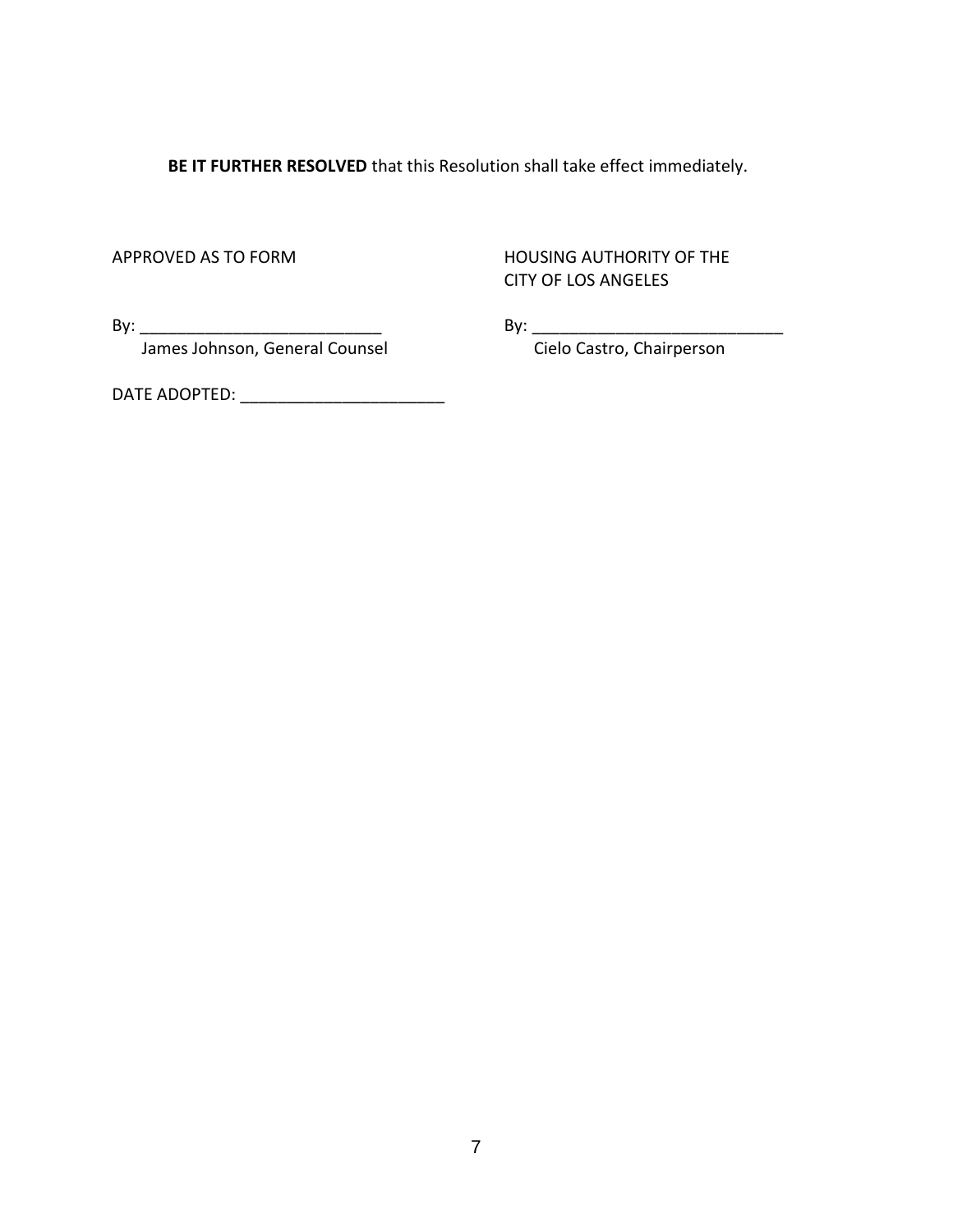## ATTACHMENT 2

### SUMMARY OF PROCUREMENT AND OUTREACH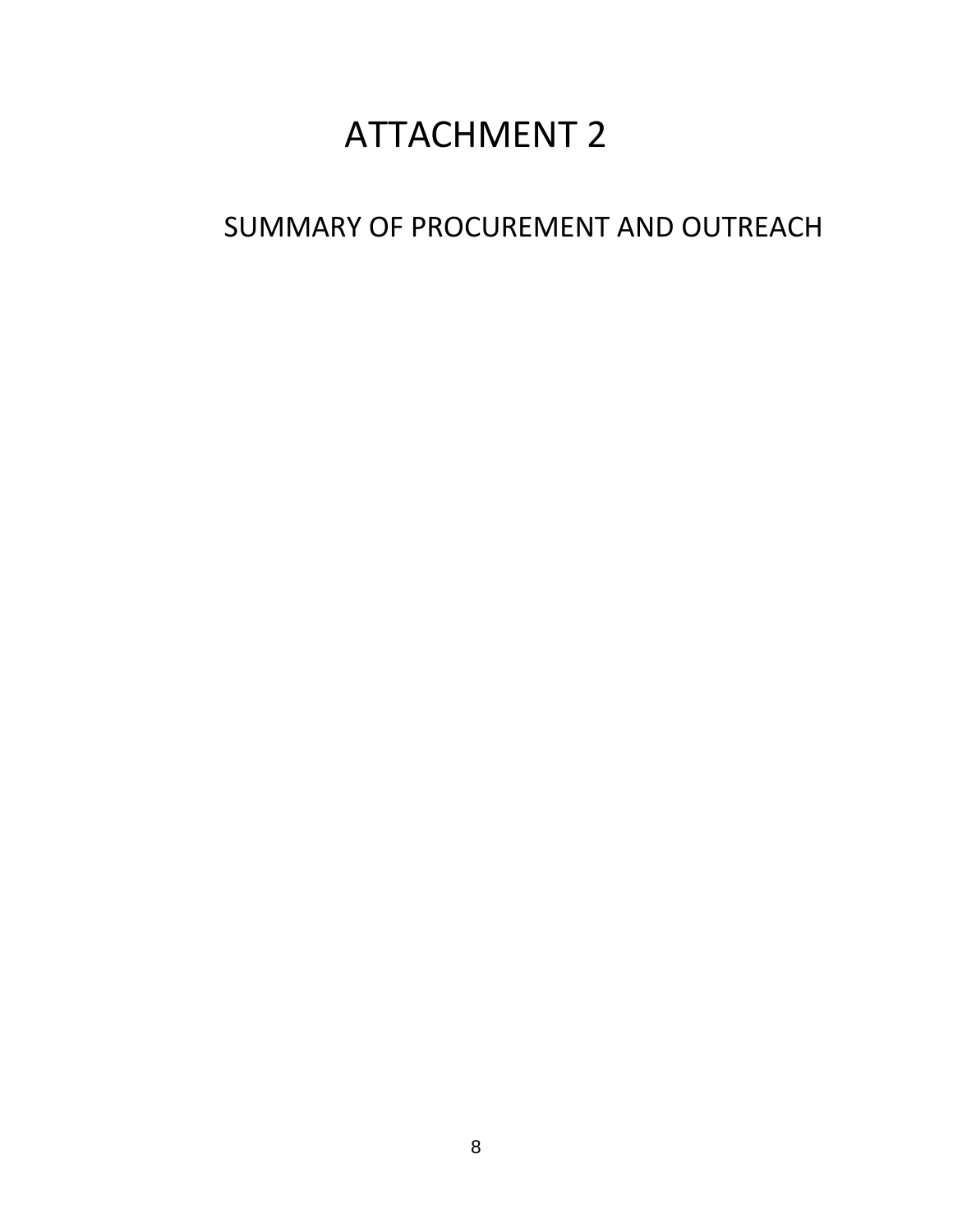#### **Summary of Procurement and Outreach**

#### **RFP No. HA-2022-16-NF Community-Based Security Guard Services for Jordan Downs**

#### **A. Funding Source**

 $\Box$  Federal  $\boxtimes$  Non-Federal  $\Box$  Mixed Funding

#### **B. Advertisement; Minority/Women Outreach**

On January 27, 2022, the Contracts and Procurement Unit/General Services advertised Request for Proposal HA-2022-16-NF (the "RFP") on the Regional Alliance Marketplace for Procurement ("RAMP") website and postings on the Watts Times and Sentinel newspapers, seeking a long-term contract with a security guard company to secure and monitor the Jordan Downs Public Housing Property ("Property") using a community-based ambassador approach. Proposals were due by February 25, 2022, for a total advertisement period of twenty-nine (29) days. A total of forty-two (42) vendors viewed the RFP on the RAMP website.

In support of HACLA's policy to contract with Minority-Owned Business Enterprises ("MBEs"), Women-Owned Business Enterprises ("WBEs") and Labor Surplus Area ("LSAs") businesses for the delivery of goods and services to the extent possible, notice of the RFP was provided to the businesses identified on HACLA's List of Recognized MBE's/WBE's, listed below, and to the local office of the U.S. Small Business Administration ("SBA") for their further dissemination.

#### **C. No Site Walk or Pre-Proposal Conference**

Staff did not conduct a site walk or a pre-proposal conference for this procurement. Proposers were welcomed to visit the Property at their leisure.

#### **D. Addenda**

On February 15, 2022, Addendum No. 1 was posted on RAMP in response to questions received by the February 7, 2022 submission deadline.

#### **E. Proposals Received and Opened**

The following six (6) proposals were received by the proposal submittal deadline of February 25, 2022: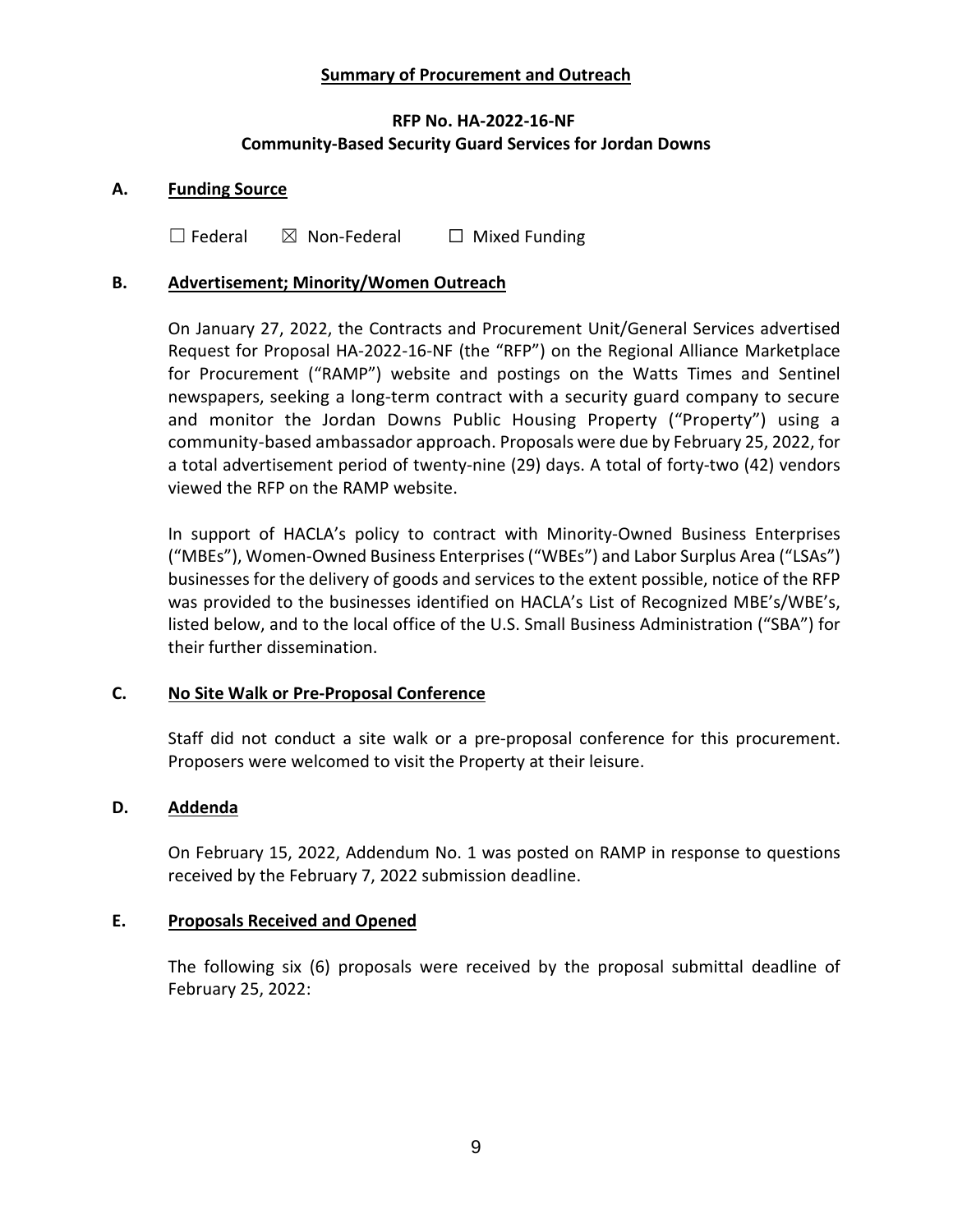| Company |                                    |  |
|---------|------------------------------------|--|
|         | 1. Access Control Security, Inc.   |  |
|         | 2. Alltech Industries, Inc.        |  |
|         | 3. Patrol Solutions LLC            |  |
|         | 4. Prudent Security Solutions Inc. |  |
|         | 5. Vets Securing America           |  |
|         | 6. World Private Security, Inc.    |  |

#### **F. Panel Review**

The Evaluation Panel ("Panel") was comprised of three (3) subject matter experts. The Panel met on March 4, 2022, resulting in the following initial scoring. The Panel determined that interviews were not necessary.

### **Company Score** Vets Securing America **89.00** Alltech Industries **1988** and 1991 and 1992 and 1993 and 1993 and 1993 and 1993 and 1993 and 1993 and 1993 and 19 Patrol Solutions LLC 67.00

World Private Security, Inc. **Example 24** 63.00 Access Control Security, Inc. 53.50 Prudent Security Solutions Inc. 1997 12:00 12:00 12:00 12:00 12:00 12:00 12:00 12:00 12:00 12:00 12:00 12:00 1

#### **Evaluation Scores**

The above scores reflect the consensus rating, confirmed by the Contract Administrator.

#### **G. Best and Final Offers**

On March 30, 2022, HACLA requested a Best and Final Offer ("BAFO") from the top two (2) ranked proposers, in an effort to provide them a final opportunity to: (i) propose their best and final pricing and/or cost structures(s); and (ii) provide any other improvements to their proposals including those related to qualifications and staffing. Each submitted a BAFO by the April 5, 2022 submission deadline. The Panel reconvened on April 7, 2022 and had no changes to their initial scores.

#### **H. Workforce Profile**

Vets Securing America submitted a Workforce Profile that revealed the following workforce composition:

| Company                      |        | <b>Employees</b>                                           |
|------------------------------|--------|------------------------------------------------------------|
| <b>Vets Securing America</b> | Total: | 5,066<br>4,223 minorities = $83\%$<br>2,247 women = $44\%$ |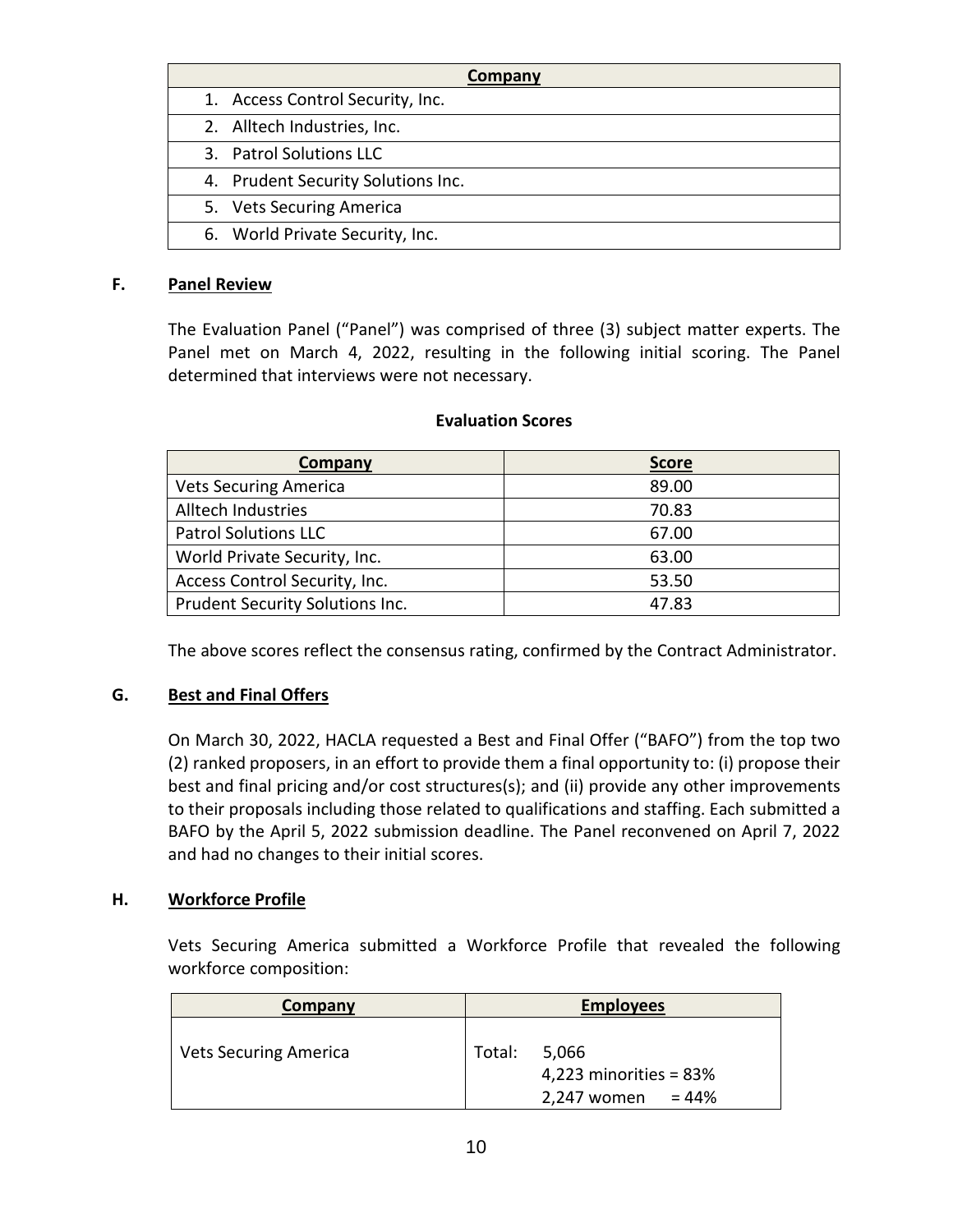#### **I. Recommendation for Award**

Staff has determined that Vets Securing America was responsive to the RFP and represents the best value to HACLA.

The evaluation panel is therefore requesting that the Board of Commissioners authorize a contract with Vets Securing America for an amount not to exceed \$2,166,095.

Vets Securing America was notified of the contract award recommendations and the date of the Board of Commissioners meeting where award of the contract will be considered.